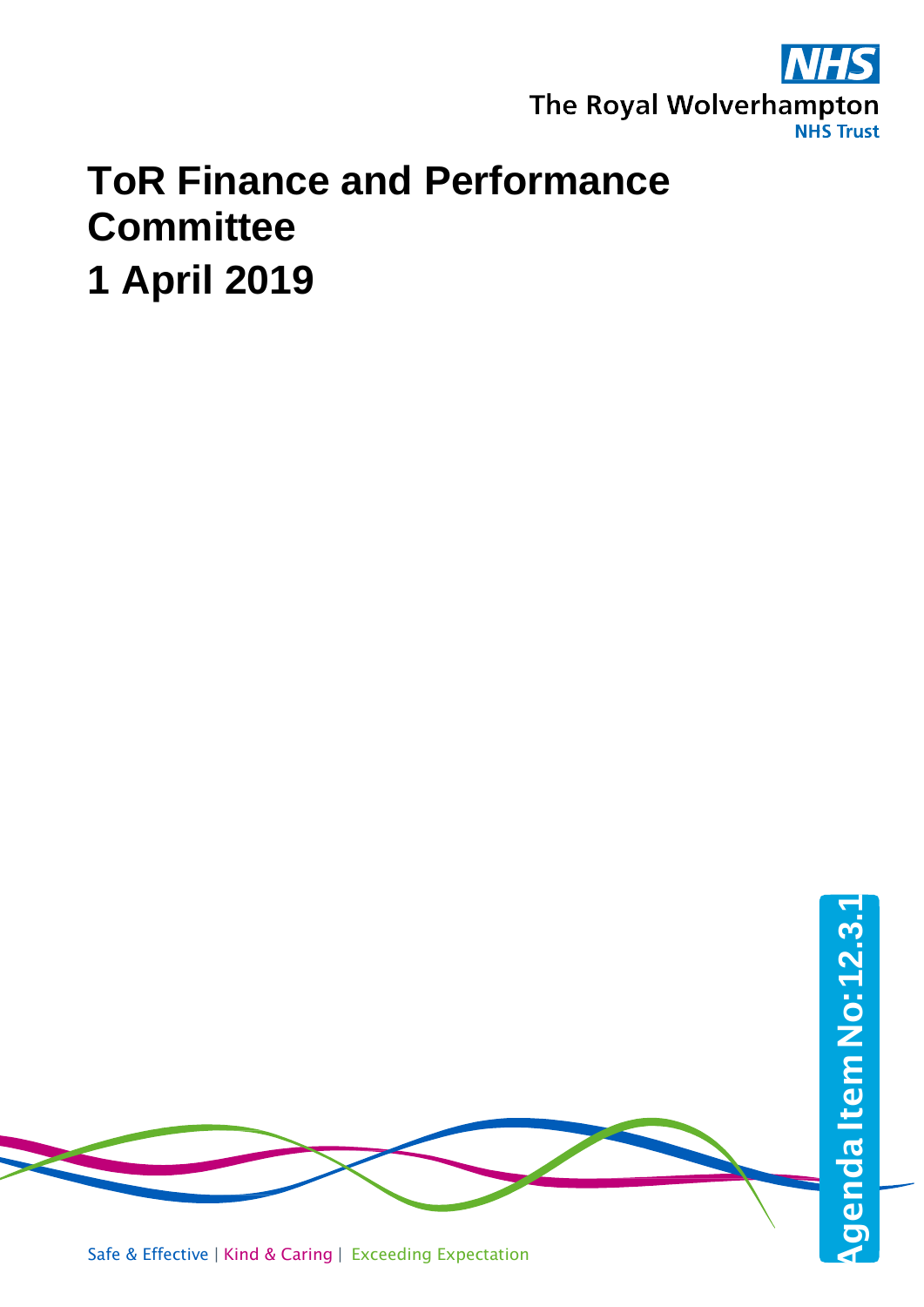

| <b>FINANCE AND PERFORMANCE COMMITTEE</b><br><b>TERMS OF REFERENCE</b> |                                                                                                                                                                                                                                                                                                                                                                                                                                                                                                                                                                                                                                                                                                                                                                                                                                                                                                                                                                                                                                                                                                                                                                                                                                                                                                                                                                                                                                                                                                                                                                                                                                                                                                                                                                                                                                                          |  |
|-----------------------------------------------------------------------|----------------------------------------------------------------------------------------------------------------------------------------------------------------------------------------------------------------------------------------------------------------------------------------------------------------------------------------------------------------------------------------------------------------------------------------------------------------------------------------------------------------------------------------------------------------------------------------------------------------------------------------------------------------------------------------------------------------------------------------------------------------------------------------------------------------------------------------------------------------------------------------------------------------------------------------------------------------------------------------------------------------------------------------------------------------------------------------------------------------------------------------------------------------------------------------------------------------------------------------------------------------------------------------------------------------------------------------------------------------------------------------------------------------------------------------------------------------------------------------------------------------------------------------------------------------------------------------------------------------------------------------------------------------------------------------------------------------------------------------------------------------------------------------------------------------------------------------------------------|--|
| <b>Trust Strategic</b><br><b>Objectives</b>                           | 1.<br>To have an effective and well integrated health and care system that<br>operates efficiently.<br>2.<br>Proactively seek opportunities to develop our services.<br>3.<br>Create a culture of compassion, safety and quality.<br>4.<br>Attract, retain and develop our staff and improve employee engagement.<br>5.<br>Maintain financial health - appropriate investment to patient services.<br>6.<br>Be in the top 25% for key performance measures                                                                                                                                                                                                                                                                                                                                                                                                                                                                                                                                                                                                                                                                                                                                                                                                                                                                                                                                                                                                                                                                                                                                                                                                                                                                                                                                                                                               |  |
| <b>BAF &amp; Trust Risks</b>                                          | SR <sub>8</sub><br>That there is a failure to deliver recurrent CIP's.<br>SR <sub>9</sub><br>That the underlying deficit that the Trust has (in 2018/19) is not<br>eliminated in medium term to bring the Trust back to financial surplus.                                                                                                                                                                                                                                                                                                                                                                                                                                                                                                                                                                                                                                                                                                                                                                                                                                                                                                                                                                                                                                                                                                                                                                                                                                                                                                                                                                                                                                                                                                                                                                                                               |  |
| <b>Meeting</b><br><b>Purpose/Remit</b>                                | To provide assurance to the Board on the effective financial and external<br>performance targets of the organisation. It will also support the development,<br>implementation and delivery of the Medium Term Financial Plan (MTFP) and<br>the efficient use of financial resources in order to review the Trusts Financial<br>strategy, performance and business development.                                                                                                                                                                                                                                                                                                                                                                                                                                                                                                                                                                                                                                                                                                                                                                                                                                                                                                                                                                                                                                                                                                                                                                                                                                                                                                                                                                                                                                                                           |  |
| <b>Responsibilities</b>                                               | Utilise the assurance reporting processes (BAF/TRR) to inform the Trust<br>1 <sub>1</sub><br>Board of Finance, performance, investment or related risk and redress<br>actions.<br>2.<br>Review annual plan modelling assumptions and in particular capital and<br>revenue allocations as well as activity and investment assumptions.<br>3.<br>Review and endorsement of the annual revenue and capital budgets<br>before they are presented to the Board for approval.<br>Approve the development of financial and contractual reporting in line with<br>4.<br>best practice.<br>Monitor income and expenditure against planned levels and make<br>5.<br>recommendations for corrective action should excess variances occur.<br>6.<br>To receive and review the trust wide and divisional reports on finance and<br>contractual performance and CIP before they are presented to the Board.<br>The focus will be on forecast outturn, risks to delivering the plan and the<br>mitigation plans.<br>Review expenditure against the agreed capital plan.<br>7.<br>Review any matters which impact adversely on the financial performance<br>8.<br>or reputation of the Trust.<br>Oversee the development of Service line reporting.<br>9.<br>Approve financial returns prior to submission to any external accountable<br>10.<br>authority, e.g. reference costs, ERIC, etc. (other than NHSI monthly<br>returns due to timeliness)<br>11. Ensure the appropriate training and support is in place for budget<br>holders/managers.<br>12. To make arrangements as necessary to ensure that all members of the<br>Board and senior officers of the trust maintain an appropriate level of<br>knowledge and understanding of key financial issues affecting the Trust.<br>Periodically review financial policies and procedures including scheme of<br>13. |  |

ŗ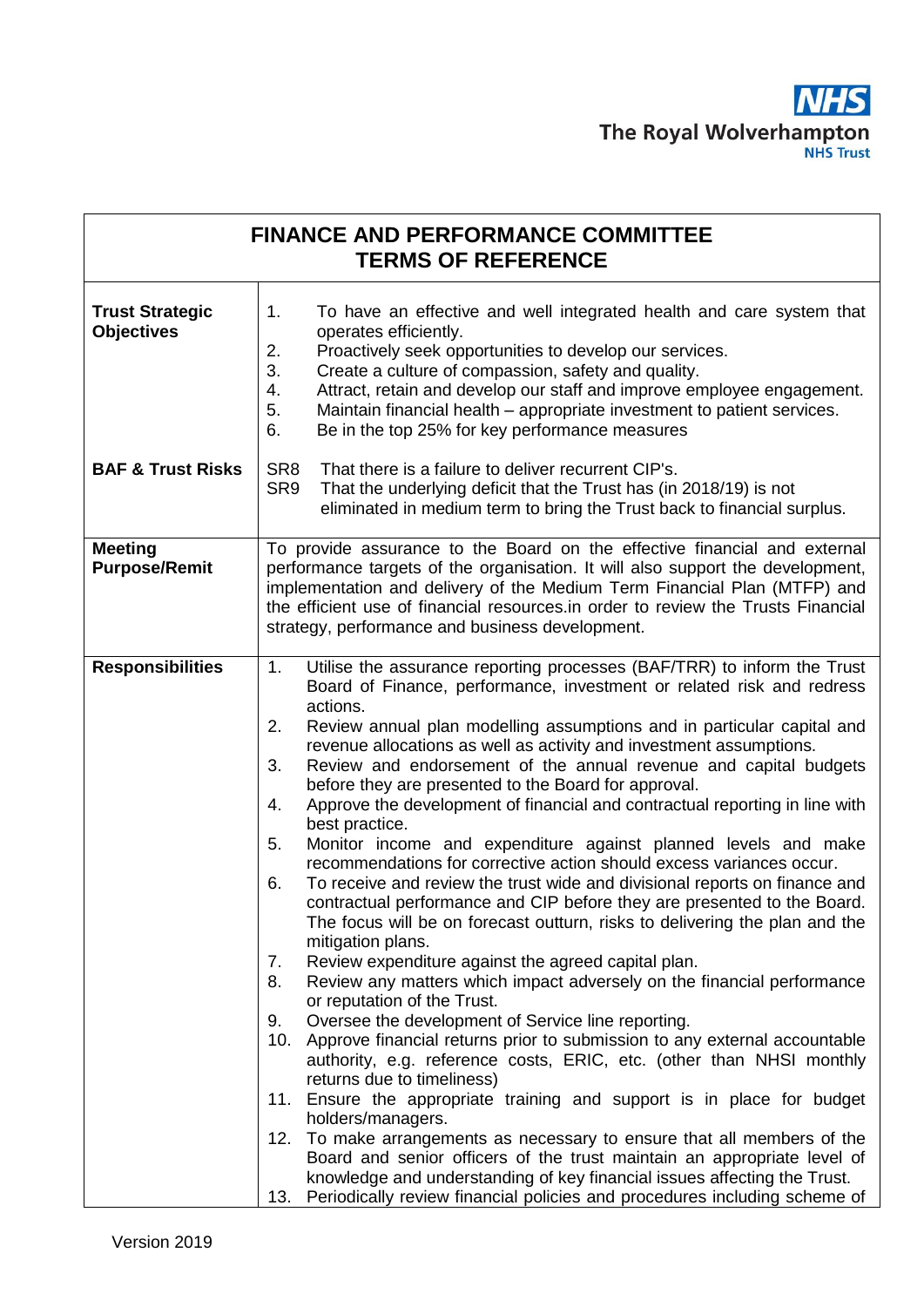

|                                                   | delegation etc. to ensure that they are still relevant and appropriate.<br>Review financial and contractual performance against the main<br>14.<br>healthcare contracts.<br>15. Receive reports regarding contract negotiations and progress in agreeing<br>contracts with the Commissioning bodies.<br>In line with the NHSI, assess if any proposed investments should be<br>16.<br>reported to NHSI in the annual planning process or in year prior to<br>financial closure.<br>17.<br>To<br>undertake investment appraisals of submitted<br>receive and<br>developments and maintain an oversight of the Trust's investments,<br>ensuring compliance with the Trust's policy and external requirements to<br>ensure that capital investments and transactions comply with the latest<br>NHSI guidance. Ensure risks of any investments are properly evaluated<br>and risk management arrangements put in place, including:-<br>a. Obtaining independent professional advice where appropriate.<br>b. Evaluate, scrutinise and monitor investments.<br>c. Ensure Investments are supported by relevant stakeholders.<br>d. To examine any relevant matters referred to it by the Board of<br>Directors.<br>18. To examine any relevant matters referred to it by the Board of Directors.<br>19. To receive reports regarding new business and tender opportunities and |
|---------------------------------------------------|---------------------------------------------------------------------------------------------------------------------------------------------------------------------------------------------------------------------------------------------------------------------------------------------------------------------------------------------------------------------------------------------------------------------------------------------------------------------------------------------------------------------------------------------------------------------------------------------------------------------------------------------------------------------------------------------------------------------------------------------------------------------------------------------------------------------------------------------------------------------------------------------------------------------------------------------------------------------------------------------------------------------------------------------------------------------------------------------------------------------------------------------------------------------------------------------------------------------------------------------------------------------------------------------------------------------------------------------------------------------------|
|                                                   | the progress of tenders.                                                                                                                                                                                                                                                                                                                                                                                                                                                                                                                                                                                                                                                                                                                                                                                                                                                                                                                                                                                                                                                                                                                                                                                                                                                                                                                                                  |
| <b>Authority &amp;</b><br><b>Accountabilities</b> | The Finance and Performance Committee is established pursuant to the<br>Standing Orders. The Committee is authorised by the Trust Board to<br>investigate any activity within its terms of reference. It is authorised to seek any<br>information it requires from any employee and all employees are directed to<br>co-operate with any request made by the Committee. The Committee shall<br>transact its business in accordance with national/local policy and in conformity<br>with the principles and values of public service (GP01).                                                                                                                                                                                                                                                                                                                                                                                                                                                                                                                                                                                                                                                                                                                                                                                                                               |
| <b>Reporting</b><br><b>Arrangements</b>           | The minutes will be submitted to the Trust Board, and the Chair shall report on<br>the main issues discussed and decisions made, highlighting any matters of<br>concern or significant risks identified.                                                                                                                                                                                                                                                                                                                                                                                                                                                                                                                                                                                                                                                                                                                                                                                                                                                                                                                                                                                                                                                                                                                                                                  |
| <b>Membership</b>                                 | <b>Chair of Committee</b><br><b>Two Non-Executive Directors</b><br><b>Chief Operating Officer</b><br><b>Chief Financial Officer</b><br>Director of Workforce<br>Director of Strategic Planning & Performance                                                                                                                                                                                                                                                                                                                                                                                                                                                                                                                                                                                                                                                                                                                                                                                                                                                                                                                                                                                                                                                                                                                                                              |
| <b>Attendance</b>                                 | <b>Chairman of the Trust</b><br><b>Chief Executive</b><br>Deputy Chief Operating Officer - Division 1<br>Deputy Chief Operating Officer - Division 2<br>Deputy Chief Operating Officer - Division 3<br>Divisional Manager - Estates and Facilities<br>Deputy Chief Financial Officer<br>Deputy Director of Strategic Planning & Performance                                                                                                                                                                                                                                                                                                                                                                                                                                                                                                                                                                                                                                                                                                                                                                                                                                                                                                                                                                                                                               |